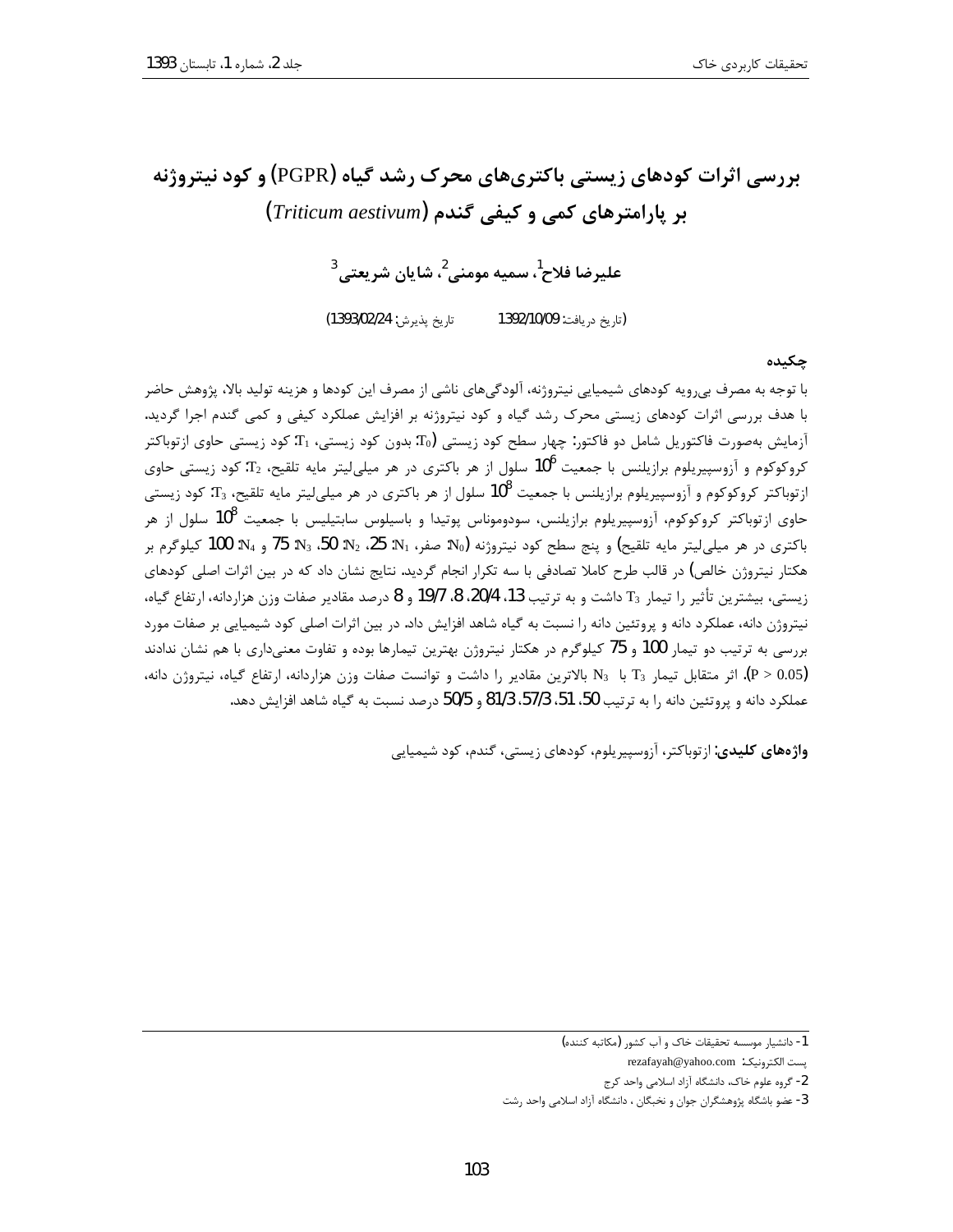#### مقدمه

با این که کودهای شیمیایی در 50 سال اخیر نقشی عمده در افزایش عملکرد محصولات کشاورزی داشتهاند، ولی امروزه به تدریج اثرات منفی ناشی از مصرف بی رویه این کودها مانند وارد شدن نیترات به آبهای زیرزمینی و یا انباشت فسفر در خاکها منجر به اهتمام بیشتری در استفاده از ریزسازوارهها به صورت کودهای زیستی شدهاست (Bohlool *et al*., 1992). در سالهای اخیر استفاده از باکتریهای محرک رشد گیاه نظیر ازتوباکتر، باسیلوس، آزوسپیریلوم و سودوموناس به منظور بهبود تغذیه، رشد گیاه و نیز کنترل عوامل بیماریزا در محیط ریشه، بسیار مورد توجه قرار گرفتهاست. مکانیسمهای عملکردی باکتریهای محرک رشد گیاه (PGPR<sup>) آ</sup>شامل توان توليد فيتوهورمونها، تثبيت نيتروژن، روابط آنتاگونیستی با فیتوپاتوژنها و حل کردن فسفاتهای غيرمحلول (Lugtenberg & Kamilova, 2009)، توان کلونیزهشدن، برقراری ارتباط با گیاهان، افزایش زیستتوده محصول و رشد ریشه میباشد (Maddonni *et al.*, 2004). با توجه به این که نیتروژن یکی از عناصر اصلی مورد نیاز گیاه بوده و نیاز گیاه به این عنصر بیش از سایر عناصر می باشد، ریزسازوارههای تثبیت کننده نیتروژن مولکولی هوا از رایجترین کودهای زیستی محسوب میشوند. از جمله باكترىهاى آزادزي تثبيت كننده نيتروژن، ازتوباكتر و آزوسپیریلوم هستند که امروزه به تثبیت زیستی نیتروژن از طریق این باکتریها در مدیریت کشاورزی پایدار توجه ويژەاي معطوف شده است (Tilak *et al.*, 2005). از توباكتر و آزوسپیریلوم همچنین در محیط ریشه گیاه توانایی ساخت و ترشح مقداری مواد بیولوژیکی فعال مانند ویتامینهای ب (B)، اسید نیکوتینیک، اسید پنتوتنیک، بیوتین، اکسینها، جیبرلینها و غیره را دارند که در افزایش رشد ریشه نقش مفید و موثری ایفا میکنند (Kader et al., 2002). ازتوباكتر بر حمل و نقل نيتروژن در خاک ریزوسفری اثر گذاشته (Das & Saha, 2000) و منجر به افزایش عملکرد محصول میگردد ( Mishra & Rajaee et al., ) بررسی رجائی و همکارانش (Rajaee et al., 2007) بر روی اثر باکتری ازتوباکتر کروکوکوم با قابلیت تولید اندول استیک اسید (IAA) <sup>2</sup>، سیانید هیدروژن

سیدروفور و تثبیت نیتروژن بر روی گیاه گندم)  ${}^{3}$ (HCN)

نشان داد تلقیح با این باکتری، تأثیر مثبت و قابل توجهی

بر درصد پروتئین دانه، وزن هزار دانه و جذب نیتروژن

داشت. افزایش رشد گندم بیشتر به تولید ایندول استیک

اسید و بعضی ترشحات توسط گونه تلقیح شده مربوط

مىشود (Rajaee *et al.*, 2007). آزوسپيريلوم نيز با توليد

مواد محرک رشد، سبب بهبود رشد ریشه و متعاقب آن

افزایش سرعت جذب آب و عناصر غذایی گردیده و از این

طريق در افزايش عملكرد تأثيرگذار مى باشد (,Tilak et al

Braccini et al.,) حقیقات براسینی و همکاران  $(2005)$ 

2012) نشان داد تلقيح گياه ذرت با مايه تلقيح حاوى

باكترى آزوسپيريلوم برازيلنس باعث افزايش وزن خشك

گیاه و عملکرد دانه در مقایسه با شاهد شد. بررسی

پیسینین و همکاران (Piccinin et al., 2013) نشان داد

تلقيح باكترى تثبيت كننده نيتروژن آزوسپيريلوم

برازیلنس به بذر گیاه گندم به همراه نصف مقدار مصرفی

کود نیتروژنه تاثیرات مثبتی را روی عملکرد زراعی و

عملکرد گیاه گندم داشت. افزایش عملکرد در گیاهان

تلقيح شده با آزوسپيريلوم عمدتاً مربوط به توليد مواد

محرک رشد و افزایش جذب عناصر غذایی توسط گیاه

تلقيح شده با اين باكترى مىباشد (Pereira *et al*., 1988).

بحرانی و همکاران (Bohrani et al., 2007) بیان کردند

استفاده توأم از باكترىهاى ازتوباكتر و آزوسپيريلوم در

کشت گندم باعث افزایش معنیدار وزن هزاردانه و درصد

پروتئین دانه می شود. سودوموناسها و باسیلوسها گونه-

هایی از باکتریهای محرک رشد گیاه هستند که از طریق

تولید مواد محرک رشد و به ویژه انحلال فسفاتهای

نامحلول موجب افزایش رشد گیاه می شوند ( Rodriguez

بررسي راثي پور و (& Fraga, 1999; Trivedi & Sa, 2008

همکاران (Rasipour *et al.*, 2009) نشان داد باکتریهای

حل كننده فسفات وزن خشك و نيتروژن بخش هوايي گياه

سویا را بهطور معنیداری افزایش دادند. میا و همکاران

(Mia et al., 2010) نيز افزايش عملكرد، جذب عناصر

غذایی و فعالیت فتوسنتزی را در اثر تلقیح با باکتری

سودوموناس گزارش كردند. نتايج كار توران و همكارانش

(Turan et al., 2010) حاكي از آن است كه تلقيح با گونه-

های باکتریهای محرک رشد گیاه به تنهایی یا به صورت

ترکیبی، میزان عناصر معدنی در گیاه بهخصوص در دانه را

<sup>3-</sup> Hydrogen cyanide

<sup>1-</sup>Plant growth promoting rhizobacteria 2- Indole-3-acetic acid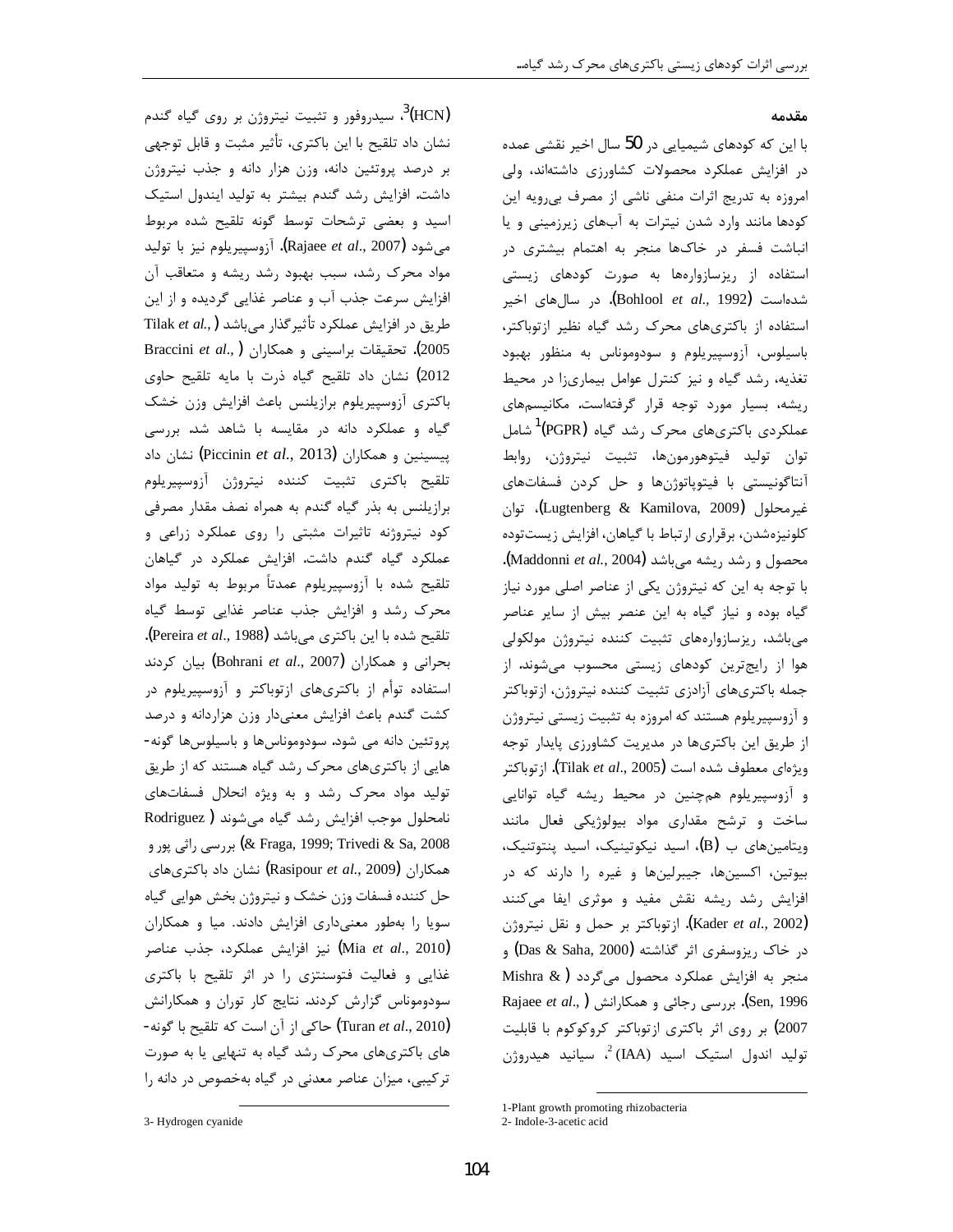برداشته، به محیط نوترینت براث اضافه گردید و با استفاده از انکوباتور شیکردار در دمای 28 درجه سانتیگراد و چرخش 100 دور در دقیقه تکثیر شد. با توجه به منحنی رشد باکتریها، پس از رشد کافی و رسیدن به مرحله رشد ثابت OD بوسیله دستگاه اسپکتروفوتومتر در طول موج600 نانومتر قرائت گردید و با استفاده از جدول استانداردهای مک فارلند، جمعیت سوسپانسیون10<sup>6</sup> و Besharati ) اکتری به ازای هر میلی لیتر تنظیم شد et al., 2004). سپس مایه تلقیحهای ترکیبی از سوسپانسیون باکتریها به نسبت مساوی تهیه گردید. برای انجام آزمون گلخانهای نمونه برداری از عمق 0-30 سانتيمتري خاك منطقه قاسمآباد شهرستان ساوجبلاغ واقع در غرب استان البرز انجام گرفت. بعد از هوا خشک شدن فاکتورهای بافت خاک، پتاسیم قابل استفاده (استات آمونيوم) (Kunze & Dixon, 1986)، pH، قابليت هدايت الكتريكي (Sparks, 1996)، نيتروژن كل خاک به روش کجلدال، کربنات کلسیم (روش کلسیمتری)، ماده آلی به روش والکی بلاک و فسفر قابل جذب به روش اولسن اندازهگیری گردید (Carter & Gregorich, 2008). در این پژوهش از گیاه گندم رقم کرج 1 که گندم پائیزه، دارای کیفیت نانوایی متوسط و نیمه زودرس بود، استفاده گردید. قبل از کاربرد کودهای مذکور بذرهابه مدت تقريباً 24 ساعت خيسانده شد تا جوانه زده و آماده تلقیح با کود زیستی گردند. برای اعمال تیمارهای آزمایشی در زمان کاشت، هر کدام از کودهای زیستی مایع به میزان 2 لیتر در هکتار (زمان تلقیح، معادل کود زیستی آب به مايه تلقيح اضافه، آنگاه عمل تلقيح انجام گرفت) به صورت بذر مال تلقیح شد؛ سپس اقدام به خشک کردن کلیه بذور تیمار شده در سایه و به دور از نور خورشید گردید (Bashan, 1998). کشت به تعداد 30 بذر گندم در هر گلدان چهار و نیم کیلویی انجام گرفت. یک سوم کود اوره در شروع كاشت به گلدانها اضافه گرديد. دو سوم باقیمانده کود اوره هفته سوم بعد از کشت و همراه با آب آبیاری به صورت محلول اضافه شد. با توجه به این که یتاسیم موجود در خاک در حد مطلوب بود، از کود پتاسیمی استفاده نشد. برای تامین فسفر کافی برای رشد گندم (14میلی گرم کیلوگرم خاک) نیز از کود سوپر فسفات ترییل استفاده گردید. آبیاری بهصورت روزانه با آب مقطر و در حدود 70% ظرفیت زراعی (FC) به صورت

رشد گیاه (آزوسپیریلوم لیپوفروم و آزتوباکتر کروکوکوم) باعث تاثیر معنیداری در افزایش ارتفاع، وزن خشک ساقه، تعداد دانه و جذب نیتروژن میشود. بررسی جاراک و همکاران (Jarak *et al.*, 2012) نشان داد تلقیح ترکیبی گیاه ذرت با باکتریهای سودوموناس پوتیدا، باسیلوس و ازتوباكتر كروكوم باعث افزايش معنىدار عملكرد كياه گردید. با توجه به رشد جمعیت و افزایش نیاز به گندم به عنوان محصول پر مصرف جهانی و افزایش آلودگی ناشی از مصرف کودهای شیمیایی، هدف از این پژوهش مقایسه اثر کود زیستی ترکیبی باکتریهای آزادزی تثبیت کننده نیتروژن و محرک رشد گیاه (آزوسپیریلوم برازیلنس و ازتوباکتر کروکوکوم) به تنهایی، به همراه باکتریهای محرک رشد گیاه (سودوموناس پوتیدا و باسیلوس سابتیلیس) و در ترکیب با پنج سطح کود نیتروژنه بر ویژگی های رشد و عملکردی گیاه گندم بود.

Biari et al., ) افزایش میدهد. بررسی بیاری و همکاران

2008) نشان داد که تلقیح ذرت با باکتریهای محرک

## مواد و روشها

پژوهش حاضر در شرایط گلخانهای به صورت فاکتوریل در قالب طرح كاملا تصادفى با سه تكرار اجرا شد. تيمارها شامل ترکیبی از دو فاکتور شامل فاکتور اول: کود زیستی  $_{\rm c}$ در چهار سطح  $_{\rm 0}$ : بدون کود زیستی،  $_{\rm T_1}$ : کود زیستی حاوی ازتوباکتر کروکوکوم و آزوسپیریلوم برازیلنس با جمعیت 10<sup>6</sup> سلول از هر باکتری در هر میلی لیتر مایه تلقیح،  $T_2$ : کود زیستی حاوی ازتوباکتر کروکوکوم و آزوسپیریلوم برازیلنس با جمعیت  $10^8$  سلول از هر باکتری  $c_0$ در هر میلی لیتر مایه تلقیح،  $T_3$ : کود زیستی حاوی ازتوباکتر کروکوکوم و آزوسپیریلوم برازیلنس و باکتریهای .<br>محرک رشد شامل سودوموناس پوتیدا و باسیلوس سابتیلیس با جمعیت 10<sup>8</sup> سلول از هر باکتری در هر میلی لیتر مایه تلقیح) و فاکتور دوم کود شیمیایی نیتروژنه در پنج سطح (N<sub>0</sub>: صفر کیلوگرم نیتروژن در هکتار (عدم : مصرف نيتروژن)،  $\rm N_{1}$ : 25 كيلوگرم نيتروژن در هكتار،  $\rm N_{2}$ : 50 كيلوگرم نيتروژن در هكتار، 75: 75 كيلوگرم نيتروژن  $50$ در هکتار، %: 100 کیلوگرم نیتروژن در هکتار) بود. گونههای باکتریایی مورد استفاده در این پژوهش از بانک ژن موسسه تحقیقات خاک و آب کشور تهیه گردید. برای تهیه مایه تلقیح باکتریها یک کلونی از کشت تازه باکتری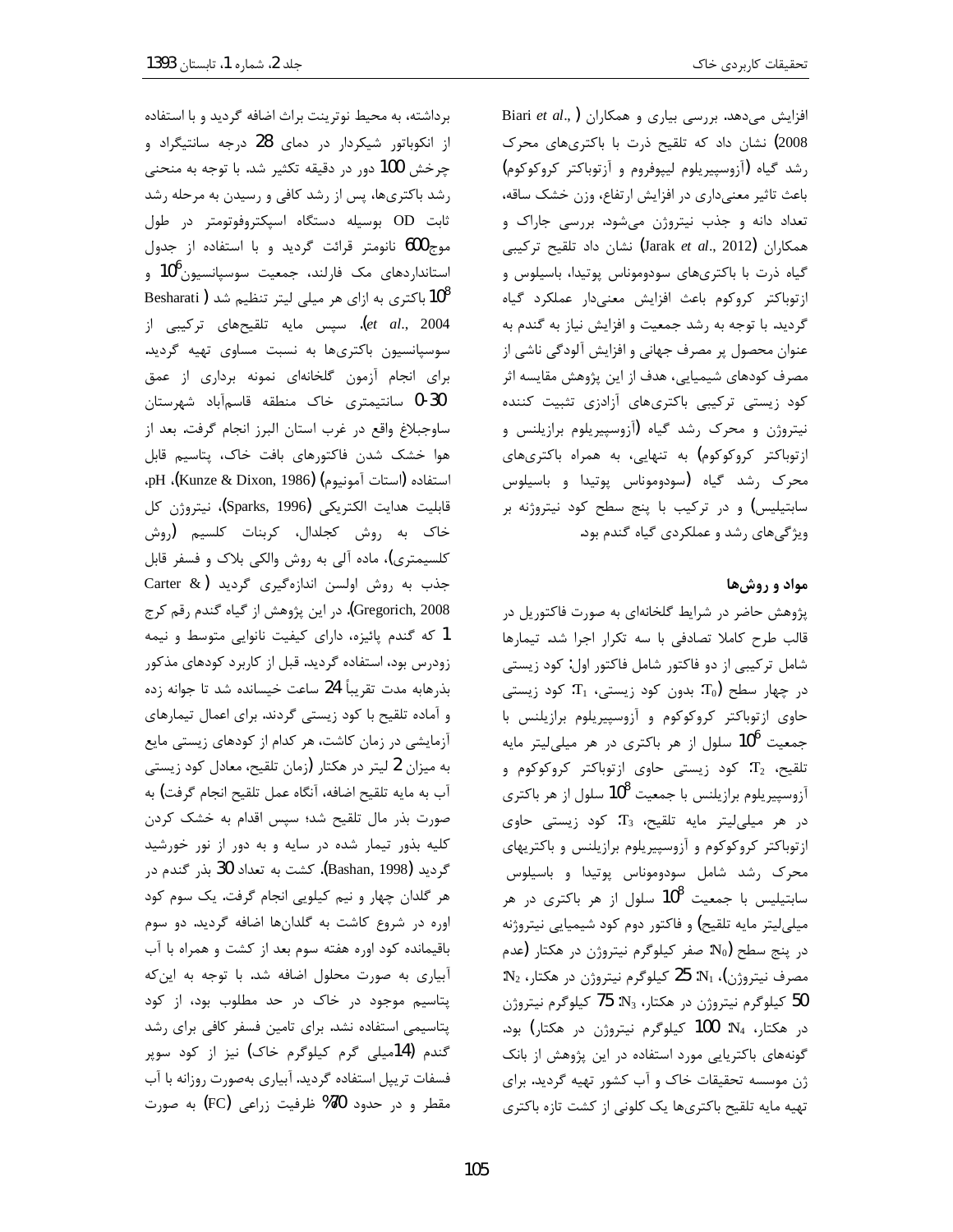وزنی انجام پذیرفت. پس از دو هفته گلدانها تنک شده و در هر گلدان تعداد 10 بوته تا پایان دوره کشت حفظ گردید. برداشت بخش هوایی گیاه در زمان خوشهدهی و رسیدگی کامل انجام پذیرفت و ارتفاع گیاه با سانتی متر اندازهگیری شد. فاکتورهای وزن هزاردانه و عملکرد دانه بعد از خشک شدن اندام کامل گیاه به مدت 72 ساعت در دمای حدود 70 درجه در آون اندازهگیری گردید. اندازه-گیری نیتروژن با روش هضم و تقطیر (سیستم کجلدال) انجام شد. درصد پروتئین از حاصل ضرب درصد نیتروژن در عدد ثابت 5/6 حاصل گردید. برای محاسبه وزن هزاردانه، چهار نمونه 100 تایی از هرگلدان انتخاب و میانگین وزن نمونهها در عدد 10 ضرب شد (Rashidi et al., 2011). آزمون آماری با هدف مقایسه چهار سطح کود زيستي و توأمان مقايسه اثر مصرف ينج سطح كود نیتروژنه (اوره) بر خصوصیات رشد و عملکرد گیاه گندم صورت گرفت. نتايج حاصل با كمك نرم افزار MSTAT-C تجزیه و تحلیل شد و مقایسه میانگینها با استفاده از آزمون چند دامنهای دانکن در سطح احتمال 0/01انجام گر فت.

## نتايج و بحث

نتايج حاصل از تجزيه خاک گوياي آن است (جدول 1) که میزان دو عنصر پرمصرف نیتروژن و فسفر پائینتر از حد کفایت برای رشد گیاه گندم است. pH خاک نیز نزدیک به قلیایی بود. هدایت الکتریکی خاک کمتر از 4 و غیر شور و درصد ماده آلی خاک پائین بود. بافت خاک سنگین می-باشد که برای کشت گندم مناسب می باشد. نتایج تجزیه واریانس نشان داد که اثرات اصلی کود زیستی و کود شیمیایی و همچنین اثر متقابل تیمارهای کود زیستی و سطوح کود شیمیایی بر صفات اندازه گیری شده معنیدار  $(P<0.01)$  (2 (جدول) (2)

مقایسه میانگین اثر اصلی کود زیستی بر روی صفات مـورد بررسـي نشـان داد (جـدول 3) كـه در همـه صــفات كــود زيســتي ســوم (T3: كــود زيســتي حــاوي ازتوبــــاكتر كروكوكــــوم، آزوســـــپيريلوم بــــرازيلنس، سودوموناس پوتیدا و باسیلوس سابتیلیس با جمعیت 108 سلول از هـر بـاكترى در هـر ميلــى ليتــر مايــه تلقـیح) بیشـترین تـاثیر را داشـته و تفـاوت معنـی داری بـا تيمــار عــدم مصــرف كــود زيســتى نشــان داد

(P<0.01). در مسورد صـــفت ارتفـــاع، كمتـــرين ارتفـــاع بوته مربوط بــه تيمــار عــدم مصــرف كــود زيســتي (T0) و بیشــترین ارتفــاع در مــورد تیمــار کــود زیســتی (T3) مشــاهده گرديــد كــه تفــاوت معنـــىدارى بــا ســـاير کودهــای زیســـتی نشــان داد (0.01). در مــورد عملکـرد دانـه، وزن هـزار دانـه، درصـد نيتـروژن، درصـد پــروتئين در هــر ســه كــود زيســتي T3 (كــود زيســتي حـاوي ازتوبــاكتر كروكوكــوم، آزوســپيريلوم بــرازيلنيس، سودوموناس پوتيـدا و باسـيلوس سـابتيليس بـا جمعيـت 108 سـلول از هـر بـاكترى در هـر ميلــىليتـر مايــه تلقـيح)، T2 (كــود زيســتي حــاوي از توبــاكتر كروكوكــوم و آزوســييريلوم بــرازيلنيس بــا جمعيــت 108 ســلول از هـر بـاكترى در هـر ميلـىليتـر مايـه تلقـيح)، T1 (كـود زیستی حــاوی ازتوبــاکتر کروکوکــوم و آزوســپیریلوم بـرازيلنيس بــا جمعيــت 108 ســلول از هــر بــاكترى در هر میلی لیتر مایــه تلقـیح) اخــتلاف معنــیداری بــا تیمــار عـدم مصـرف كــود زيســتى مشــاهده شــد (P<0.01). در حـالی کـه ایـن تیمارهـا بـه ترتیـب ذکـر شـده از نظـر میـزان عملكــرد اخــتلاف معنــىدارى بــه لحــاظ ايــن صفت بــا همــديگر نداشــتند (جــدول3) (P>0.01). در مــورد اثــر اصــلى كــود شــيميايي نيتروژنــه، مقايســه ميانگين هـاي سـطوح كـود نيتروژنـه (جـدول 4) نشـان می دهد کـه مقـدار صـفات ارتفـاع گیـاه، عملکـرد دانـه و وزن هزاردانه به ترتیب بـا افـزایش میـزان کـود نیتروژنـه افزایش مییابد، بهطوری که بالاترین مقدار با کاربرد 100 کیلـوگرم نیتـروژن در هکتـار و کمتـرین مقـدار در تيمــار عــدم مصــرف كــود نيتروژنــه (صــفر كيلــوگرم نيتروژن) مشاهده شد. تيمارهاي كاربرد 75، 50، 25 کیلــوگرم کــود نیتروژنـــه از نظــر ایـــن (N $_{1}$  ,N $_{2}$  ,N $_{3})$ صفات به ترتيب بعد از تيمار N<sub>4</sub> (100 كيلوكرم نیتـروژن در هکتــار) قــرار مــیگیرنــد. در مــورد صــفات  $75$  درصـد نيتـروژن دانـه و پـروتئين دانـه تيمـار N3 کیلوگرم نیتروژن در هکتـار) بیشـترین مقـدار را داشـت و بعــد از آن بـــه ترتيــب تيمارهــاي 100، 50، 25 و صفر (N<sub>1 ,</sub>N<sub>2</sub> ,N<sub>4</sub> N<sub>0</sub>) كيلـوگرم نيتـروژن در هكتــار قـرار داشــتند. تيمارهــاي N<sub>4</sub> (100 كيلــوگرم نيتــروژن در هکتــار) و N3 (75 کیلــوگرم نیتــروژن در هکتــار) از نظر آماری در یک گروه قرارگرفتـه و اخـتلاف معنـی- $(P>0.01)$  داری با دیگر تیمارها دارند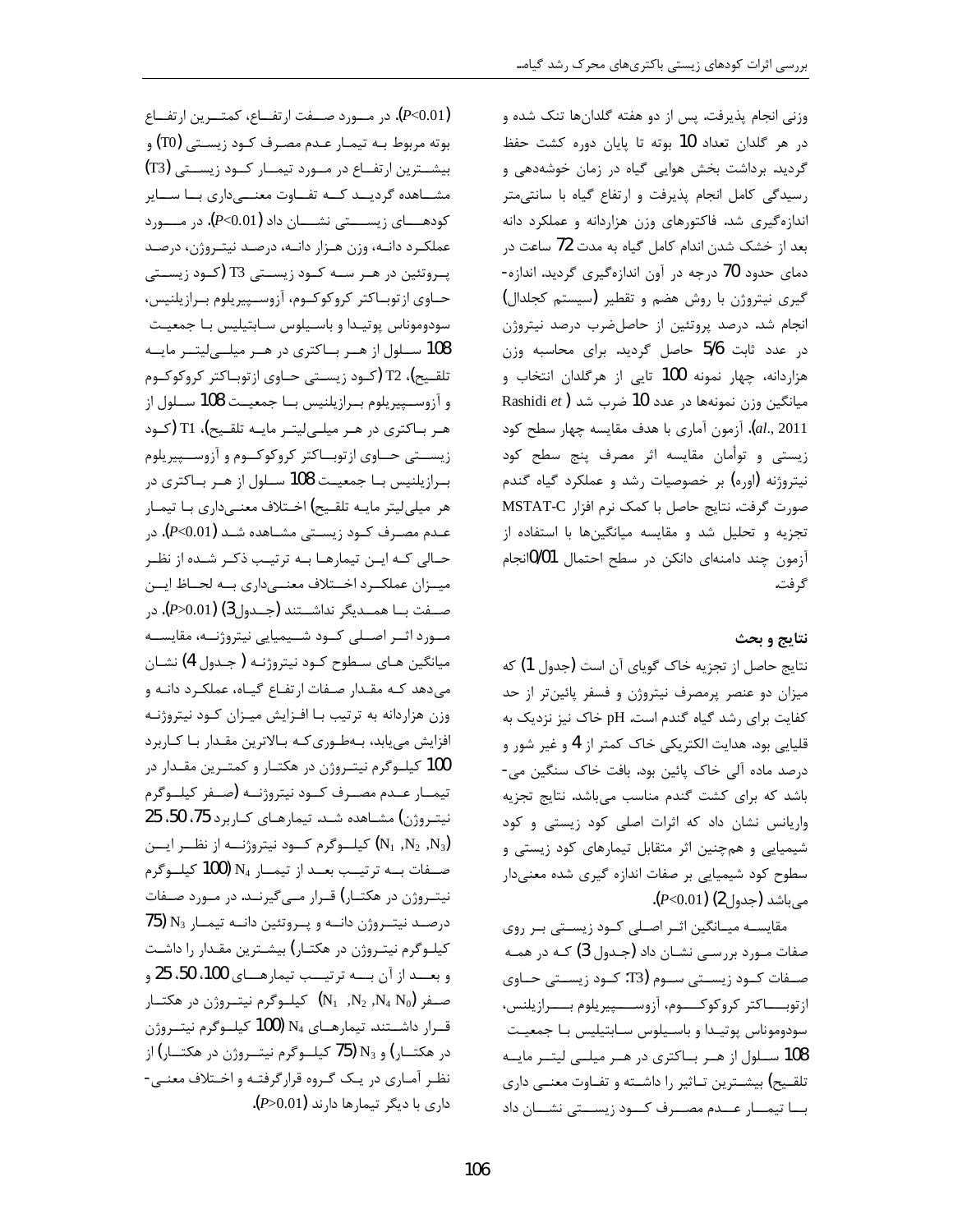| جدول١- نتايج فيزيكي و شيميايي تجزيه خاک<br>Table 1- Physical and chemical results of soil analysis |                                      |                             |                                                        |                                                 |                     |                                     |               |                    |
|----------------------------------------------------------------------------------------------------|--------------------------------------|-----------------------------|--------------------------------------------------------|-------------------------------------------------|---------------------|-------------------------------------|---------------|--------------------|
| آهک<br>$\langle \langle \cdot \rangle$<br>Carbonate<br>calcium                                     | ماده آلی<br>(1)<br>Organic<br>carbon | باقت خاک<br>Soi1<br>texture | يتاسيم قايل<br>$(\rm{mgkg^{-1}})$ دسترس<br>available K | قسفر قايل<br>$(mgkg^{-1})$ دسترس<br>available P | نيتروژن<br>(1)<br>N | هدايت الكتركى<br>$(dSm^{-1})$<br>ЕC | اسيديته<br>pH | ويژگى<br>Parameter |
| 9                                                                                                  | 0.78                                 | لوم رسی                     | 270                                                    |                                                 | 0.08                | 3.1                                 | 7.64          | مقادیر (Values)    |

| جدول۲- تجزیه واریانس اثر تیمارها بر صفات اندازه گیری شده                                                  |                                                                         |                                    |                                   |                                                  |                                     |                                     |  |
|-----------------------------------------------------------------------------------------------------------|-------------------------------------------------------------------------|------------------------------------|-----------------------------------|--------------------------------------------------|-------------------------------------|-------------------------------------|--|
|                                                                                                           | Table 2- Variance analysis of treatments effect on the measured indices |                                    |                                   |                                                  |                                     |                                     |  |
| وزن هزاردانه<br>1000-grain<br>weight                                                                      | يروتئين دانه<br>(1)<br>Grain protein                                    | نيتروژن دانه (٪)<br>Grain nitrogen | عملكرد دانه<br>(g)<br>Grain yield | ارتفاع گیاه<br>(c <sub>m</sub> )<br>Plant height | درجه آزادی<br>Degrees of<br>Freedom | منايع تغييرات<br>Source of variance |  |
| 94.448**                                                                                                  | $2.627**$                                                               | $0.070**$                          | 41.011**                          | 313.724**                                        | 3                                   | قاكتورA<br>Factor A                 |  |
| 346.178**                                                                                                 | $29.075**$                                                              | $0.949**$                          | 209.723**                         | 397.571**                                        | 4                                   | قاكتورB<br>Factor B                 |  |
| $13.814**$                                                                                                | $0.087**$                                                               | $0.03***$                          | $2.861**$                         | $6.201**$                                        | 12                                  | AB                                  |  |
| 0.808                                                                                                     | 0.023                                                                   | 0.000                              | 0.044                             | 0.478                                            | 40                                  | خطا<br>Error                        |  |
| 1.1                                                                                                       | 1.15                                                                    | 1.35                               | 0.92                              | 0.81                                             |                                     | ضريب تغييرات<br>$\%$ CV             |  |
| فاکتور B= اثر اصلی کود شیمیایی   AB= اثر متقابل  کود زیستی و کود شیمیایی<br>فاكتور A = اثر اصلى كود زيستى |                                                                         |                                    |                                   |                                                  |                                     |                                     |  |

Factor A= main effect of bio-fertilizer, Factor B= main effect of chemical fertilizer, Factor AB=Interactions of the bio fertilizer and chemical fertilizer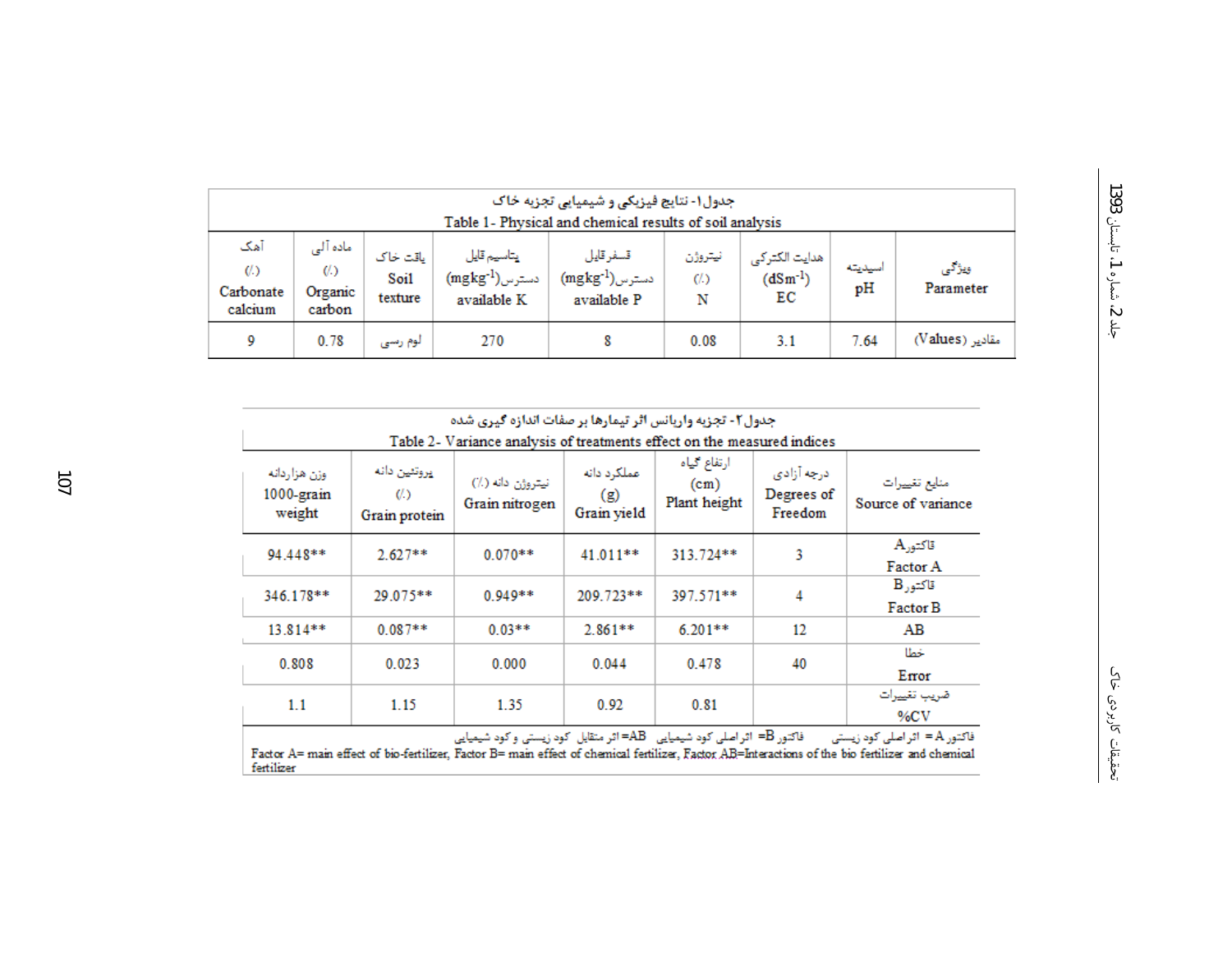| Table 3- Comparison of mean for bacterial main effect on the studied indices |                                   |                                    |                                |                                  |                    |  |
|------------------------------------------------------------------------------|-----------------------------------|------------------------------------|--------------------------------|----------------------------------|--------------------|--|
| پروتئين دانه<br>$(\%)$<br>Grain protein                                      | وزن هزاردانه<br>1000-grain weight | نيتروژن دانه (%)<br>Grain nitrogen | عملکرد دانه (g)<br>Grain yield | ارتفاع گیاه (cm)<br>Plant height | تيمار<br>Treatment |  |
| 10.41 <sup>b</sup>                                                           | 41.8 <sup>b</sup>                 | 1.859 <sup>b</sup>                 | $19.29^{b}$                    | $56.46^{\circ}$                  | $T_0$              |  |
| $10.95^{\text{a}}$                                                           | $46.49^{\circ}$                   | $1.955$ <sup>a</sup>               | $21.96^{\circ}$                | 59.84 <sup>b</sup>               | $T_1$              |  |
| $11.03^a$                                                                    | 46.08 <sup>a</sup>                | $1.971$ <sup>a</sup>               | $22.16^a$                      | 59.31 $^{\rm b}$                 | T <sub>2</sub>     |  |
| $11.24^a$                                                                    | $47.26^{\circ}$                   | 2.007 <sup>a</sup>                 | 23.09 <sup>a</sup>             | $65.61^{\circ}$                  | $T_3$              |  |

جدول3- مقایسه میانگین اثر اصلی باکتری بر صفات بررسی شده

-T<sub>e</sub> بدون کود زیستی F1= کود زیستی حاوی ازتوباکتر کروکوکوم و آزوسپیریلوم برازیلنس با جمعیت 10<sup>6</sup> سلول از هر باکتری در هر میلیلیتر مایه تلقیح، F2= کود زیستی حاوی ازتوباکتر کروکوکوم و A= آزوسپیریلوم برازیلنس با جمعیت 10<sup>8</sup>سلول از هر باکتری در هر میلیایتر مایه تلقیح، دT= کود زیستی طور کوکوم و آزوسپیریلوم برازیلنس، سودوموناس پوتیدا و باسیلوس سابتیلیس با جمعیت 10<sup>8</sup> سلول از هر باکتری در هر میلیلیتر مایه تلقیح.

 $T_0$ : as control treatment without biofertilizer  $T_1$ : biofertilizer containing Azotobacter chroococcum and Azospirillum brasilense with population density of 10<sup>6</sup> cfu ml<sup>-1</sup> of inoculum, T<sub>3</sub>: bio-fertilizer containing Azotobacter chroococcum and Azospirillum brasilense with population density of 10<sup>8</sup> cfu mi<sup>-1</sup> of inoculum, T<sub>3</sub>: the bio-fertilizer containing Azotobacter chroococcum, Azospirillum brasilense, Pseudomonas putida and Bacillus subtilis with population density of 10<sup>8</sup> cfu ml<sup>-1</sup> of inoculum.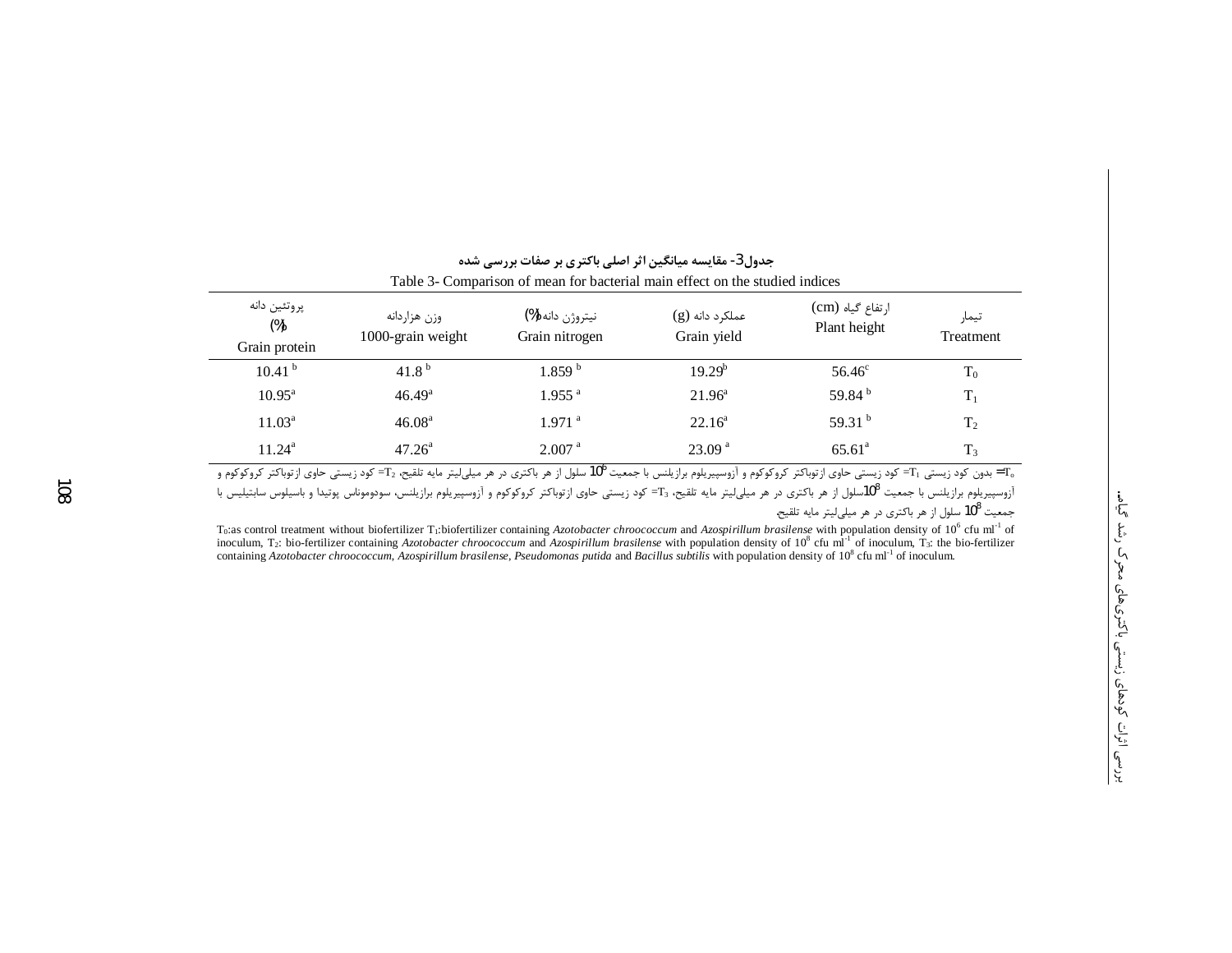$N_1$  دو تیمار  $N_2$  (50 کیلوگرم نیتروژن در هکتار) و (25 کیلوگرم نیتروژن در هکتار) نیز اختلاف معنیداری با یکدیگر و با N<sub>0</sub> (صفر کیلوگرم نیتروژن در هکتار) داشته و در سه گروه آماری مختلف قرار گرفتند (جدول4)  $(P<0.01)$ 

مقایسه میانگینها در مورد اثر متقابل کود زیستی و کود شیمیایی نیتروژن (جدول5) نیز نشان میدهد که بیشترین مقدار در مورد صفات مورد بررسی از اثر متقابل کود زیستی حاوی  $10^8$  سلول از باکتریهای ازتوباکتر كروكوكوم، آزوسپيريلوم برازيلنس، سودوموناس پوتيدا و باسیلوس سابتیلیس در هر میلی لیتر مایه تلقیح با 75 کیلوگرم نیتروژن در هکتار  $(T_3N_3)$  حاصل گردید، که با اثر متقابل همین کود زیستی و 100 کیلوگرم نیتروژن در هکتار (T3N4) تفاوت معنی داری نداشته (P>0.01)، در صورتی که با تیمارهای دیگر اختلاف معنیداری نشان می دهند (0.01)-C/). كمترين مقدار در اثر متقابل عدم مصرف کود زیستی و عدم مصرف کود نیتروژن  $\left(T_{0}\mathrm{N}_{0}\right)$  بهدست آمده که با تیمارهای دیگر به غیر از تیمارهای عدم مصرف کود زیستی همراه با 25 کیلوگرم کود نیتروژنه ( $T_0$ ) و کود زیستی حاوی 10<sup>6</sup> سلول از باکتریهای ازتوباکتر و آزوسپیریلوم در هر میلی لیتر مایه تلقیح همراه با صفر کیلوگرم کود نیتروژنه (T1N0) در صفات عملکرد دانه و وزن هزار دانه تفاوت معنیداری دارند (P<0.01). همچنین این اثرات متقابل نشان داد در مورد تمام صفات مورد بررسی اگرچه تیمار کود زیستی حاوی  $10^8$  سلول از باكترى هاى ازتوباكتر كروكوكوم، آزوسپيريلوم برازيلنس، سودوموناس پوتیدا و باسیلوس سابتیلیس در هر میلی لیتر مايه تلقيح با 75 كيلوكرم نيتروژن در هكتار (T3N3) بیشترین مقدار را داشته، ولی در مورد صفت عملکرد دانه با تيمارهاي  $(\mathrm{T_{1}N_{4}})$ ،  $(\mathrm{T_{2}N_{3}})$ ،  $(\mathrm{T_{1}N_{4}})$ ، صفت وزن هزار دانه با تیمارهای  $(\mathrm{T}_1\mathrm{N}_3)$ ،  $(\mathrm{T}_2\mathrm{N}_3)$ ،  $(\mathrm{T}_2\mathrm{N}_4)$  و درصد  $(T_2N_2)$  ( $T_1N_4$ )،  $(T_1N_3)$ ،  $(T_2N_3)$ ،  $(T_2N_4)$ ، نيتروژن با تيمارهاي ( (P>0.01) ( $\rm{P}$ تفاوت معنىدارى نشان نداد (جدول $\rm{D}$  (P). با توجه به نتايج مي توان اين گونه بيان كرد با افزايش میزان کود نیتروژنه در هر کدام از سه کود زیستی مقدار صفات اندازهگیری شده افزایش می یابد، ولی با افزایش مقدار کود نیتروژنه از 75 کیلوگرم به 100 کیلوگرم در هکتار مقدار صفات مورد بررسی بر خلاف روند موجود در اثر اصلی کود کاهش میبابد. بنابراین با توجه به نتایج به

لحاظ صرفهجویی در کاربرد کود نیتروژنه، بهترین گزینه 75 کیلوگرم نیتروژنه در هکتار به همراه کودهای زیستی Govedarica et al., ) میباشد. گواداریسیا و همکاران 2002) بیان کردند وارد کردن باکتریهای مولد مواد محرک رشد به خاک، باعث افزایش ارتفاع و عملکرد گندم Micatovic et) ). میکانوویچ و همکاران Micatovic et) al., 2002) بيان كردند، طول ساقه نشاء گندم در شرايط تلقیح با باکتریهای آزادزی تثبیتکننده نیتروژن بزرگتر از شرایط تلقیح نشدهاست و تلقیح اثر معنیداری بر ارتفاع Biari et) (P<0.01). بررسی بیاری و همکاران Biari et) هم نشان داد که تلقیح ذرت با باکتریهای (dl., 2008 محرک رشد گیاه ( آزوسپیریلوم لیپوفروم و آزتوباکتر کروکوکوم) تاثیر معنیداری در افزایش ارتفاع دارد Mohajer-Molani & ) مهاجر میلانی و کلهر Mohajer-Molani & ) Kalhor, 2007) بيان كردند تلقيح همزمان بذور گندم و جو با کود حاوی ازتوباکتر و آزوسپیریلوم با افزایش عملکرد دانه همراه بود. این افزایش عملکرد وابسته به تلقيح با ميكروار گانيسمهاى تثبيت كننده نيتروژن است، که باعث پیشرفت سیستم ریشه، تولید هورمونهای رشد گیاه، جذب نیترات، بهبود وضعیت آب گیاه و افزایش در فعاليت احياى نيترات مى گردد (Wani et al., 1988). نشان داد (Rajaee *et al.*, 2007) بررسی رجائی و همکاران تلقيح بذر گندم بهاره با چند گونه ازتوباكتر كروكوكوم تأثير مثبت و قابل توجهي بر وزن هزاردانه گندم داشت. جواد-اختر و همكاران (Javad-Akhtar et al., 2009) نيز بيان کردند تلقیح دانه گندم با باکتریهای محرک رشد گیاه و مصرف همزمان 120 کیلوگرم کود شیمیایی نیتروژنه وزن هزاردانه و درصد نیتروژن را نسبت به کاربرد تنها 120 کیلوگرم کود نیتروژنه بهطور معنیداری افزایش داد (P<0.05). كادر و همكاران (Kader et al., 2002) بيان کردند تلقیح با باکتری ازتوباکتر به تنهایی یا در ترکیب با اوره و یا کود گاوی اثر معنیداری در افزایش جذب نیتروژن در دانه، ریشه و کاه دارد. بحرانی و همکاران (Bohrani et al., 2007) بيان كردند استفاده توأم از باکتریهای ازتوباکتر و آزوسپیریلوم در کشت گندم باعث افزایش معنیدار وزن هزاردانه و درصد پروتئین دانه می-شود. بررسی جاراک و همکاران (Jarak et al., 2011) نشان داد تلقیح ترکیبی گیاه ذرت با باکتریهای سودوموناس يوتيدا، باسيلوس و ازتوباكتر كروكوم باعث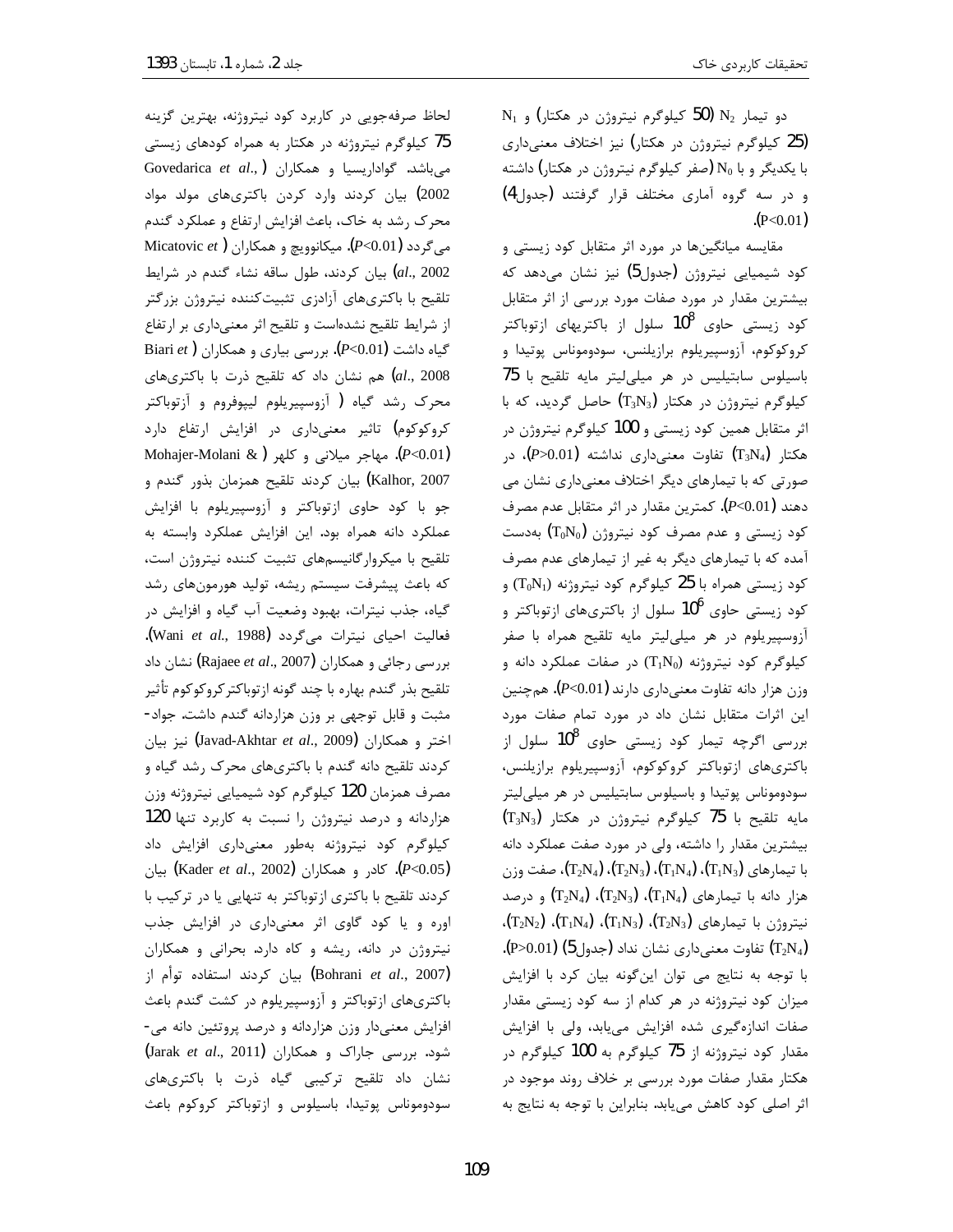(Turan et al., 2010) بيان كردند تلقيح همزمان آزوسپیریلوم و دوگونه باسیلوس با مصرف کود اوره، محتوی نیتروژن در دانه، کاه، برگ و عملکرد دانه را به طور معنیداری افزایش میدهد.

افزایش معنیدار عملکرد گیاه گردید. مطالعات زهیر و همكاران (Zahir et al., 2007) نشان داد تلقيح بذرگندم با باکتریهای محرک رشد (PGPR) و کاربرد همزمان کود نیتروژنه و کمپوست افزایش معنیداری بر محتوی نیتروژن دانه و کاه نشان میدهد. توران و همکاران

| پروتئين دانه<br>ارتفاع گياه (cm)<br>وزن هزاردانه<br>نيتروژن دانه (%)<br>عملكرد دانه (g)<br>$(\%)$<br>1000-grain<br>Plant height<br>Grain yield<br>Grain nitrogen<br>weight<br>Grain protein | تيمار<br>Treatment |
|---------------------------------------------------------------------------------------------------------------------------------------------------------------------------------------------|--------------------|
| 38.17 <sup>d</sup><br>$9.027$ <sup>d</sup><br>52.31 $^d$<br>1.612 <sup>d</sup><br>16.50 <sup>d</sup>                                                                                        | $N_0$              |
| 41.75 $\degree$<br>55.99 <sup>c</sup><br>9.896 <sup>c</sup><br>$1.767$ $\degree$<br>$18.47$ $\degree$                                                                                       | $N_1$              |
| 46.01 $^{\rm b}$<br>$10.54^{b}$<br>21.65 <sup>b</sup><br>59.99 $^{\rm b}$<br>$1.882^{b}$                                                                                                    | N <sub>2</sub>     |
| $50.21$ <sup>a</sup><br>$12.54^{\circ}$<br>$2.243$ <sup>a</sup><br>25.46 <sup>a</sup><br>64.92 <sup>a</sup>                                                                                 | $N_3$              |
| 12.52 <sup>a</sup><br>2.235 <sup>a</sup><br>50.90 <sup>a</sup><br>$26.05$ <sup>a</sup><br>65.82 <sup>a</sup>                                                                                | $\rm N_4$          |

جدول4- مقایسه میانگین اثر اصلی کود شیمیایی نیتروژنه بر صفات بررسی شده

No صفر کیلوگرم نیتروژن در هکتار، 21= 25 کیلوگرم نیتروژن در هکتار، 25=50 کیلوگرم نیتروژن در هکتار، 75=77 کیلوگرم نیتروژن در هکتار، 74=100 کیلوگرم نیتروژن در هکتار.

N<sub>0</sub>: Control- 0 kg N ha<sup>-1</sup>, N<sub>1</sub>:25 kg N ha<sup>-1</sup>, N<sub>2</sub>:50 kg N ha<sup>-1</sup>, N<sub>3</sub>:75 kg N ha<sup>-1</sup>, N<sub>4</sub>:100 kg N ha<sup>-1</sup>



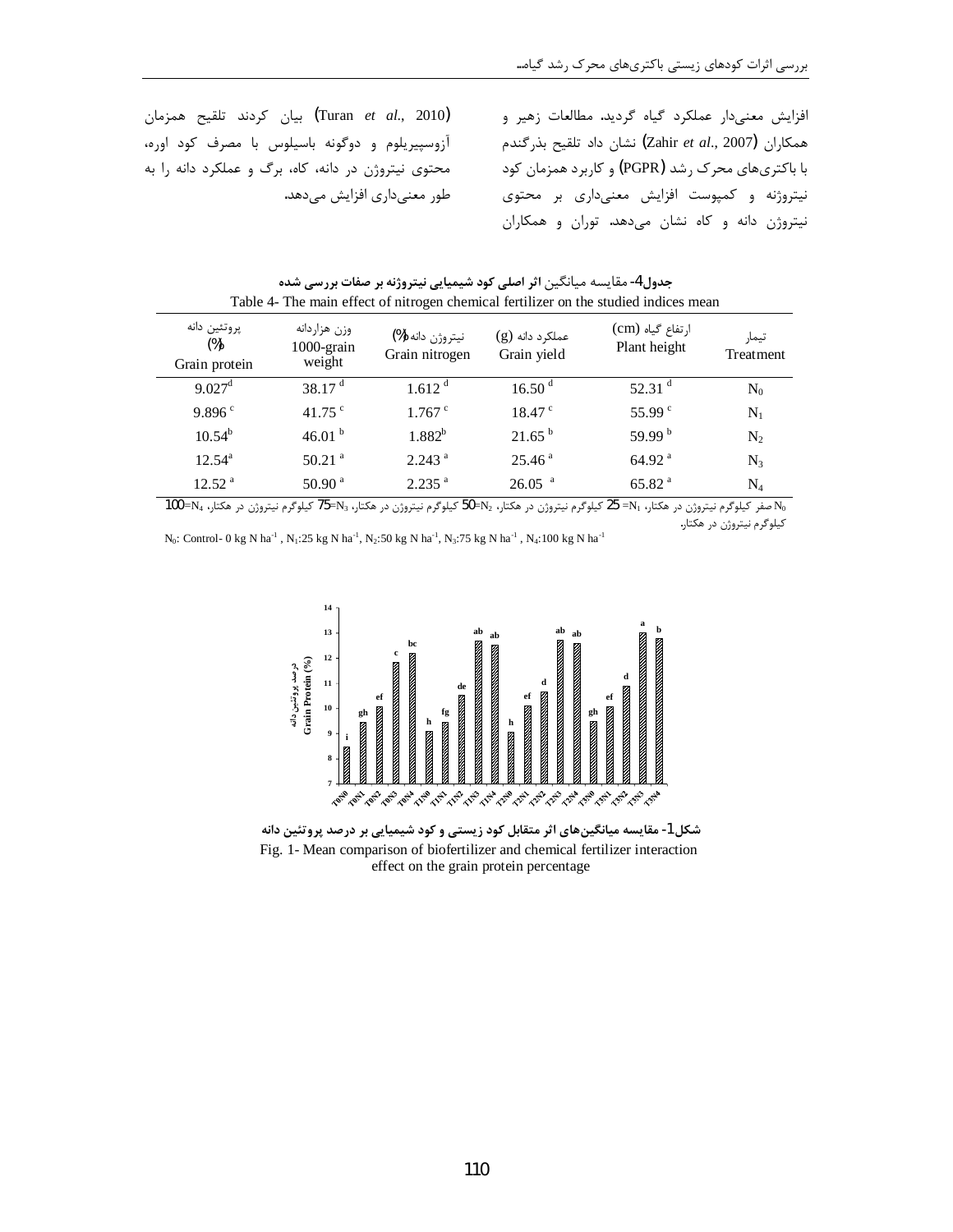| نيتروژن دانه (%)       | وزن هزاردانه           | عملکرد دانه (g)          | ارتفاع گیاه (cm)         | تيمار     |
|------------------------|------------------------|--------------------------|--------------------------|-----------|
| Grain nitrogen         | 1000-grain weight      | Grain yield              | Plant height             | Treatment |
| $1.513^{h}$            | $35.77^{\text{ j}}$    | $14.92 \frac{1}{1}$      | $46.82^{\rm i}$          | $T^0N^0$  |
| $1.690$ f.g            | $37.62$ <sup>i,j</sup> | $16.04 h^{,i}$           | 50.66 <sup>h</sup>       | $T_0N_1$  |
| 1.800 <sup>e</sup>     | $41.10^{ g,h}$         | $18.49$ <sup>e,f,g</sup> | 54.02 $\rm{g,h}$         | $T_0N_2$  |
| $2.113$ <sup>c</sup>   | 44.99 <sup>e</sup>     | $21.78$ <sup>d</sup>     | $57.67$ <sup>e,f</sup>   | $T_0N_3$  |
| $2.177^{ b,c}$         | 49.50 $b, c$           | $25.22^{ b,c}$           | $63.10^{b,c,d}$          | $T_0N_4$  |
| 1.623 <sup>g</sup>     | $38.82^{\text{ i}}$    | $16.67$ g,h,i            | 51.86 <sup>h</sup>       | $T_1N_0$  |
| $1.777$ <sup>e,f</sup> | 43.02 $^{\rm e,f,g}$   | $18.92$ <sup>e,f</sup>   | 56.11 $f, g$             | $T_1N_1$  |
| 1.877 d <sup>e</sup>   | 47.17 $d$              | $22.21$ <sup>d</sup>     | $60.06$ <sup>d,e</sup>   | $T_1N_2$  |
| $2.263^{a,b}$          | 52.22 <sup>a</sup>     | $26.19^{a,b}$            | $66.05^{b}$              | $T_1N_3$  |
| $2.233^{a,b}$          | $51.24$ <sup>a,b</sup> | $25.82^{a,b}$            | $65.14^{b}$              | $T_1N_4$  |
| 1.617 <sup> g</sup>    | $38.57^{\text{ i}}$    | $16.95$ g,h              | 52.02 <sup>h</sup>       | $T_2N_0$  |
| $1.807$ <sup>d,e</sup> | $42.72$ <sup>f,g</sup> | $19.11$ e,f              | 56.11 $f, g$             | $T_2N_1$  |
| 1.907 <sup>d</sup>     | 47.11 $^d$             | 22.43 <sup>d</sup>       | 59.31 $^{\rm e,f}$       | $T_2N_2$  |
| $2.273$ <sup>a</sup>   | $51.00^{a,b}$          | $26.32^{a,b}$            | $64.81h{b}$              | $T_2N_3$  |
| $2.250$ <sup>a,b</sup> | $51.00^{a,b}$          | $26.09^{a,b}$            | $64.32^{b,c}$            | $T_2N_4$  |
| $1.693$ f,g            | 39.50 $^{\rm h,i}$     | $17.45$ f,g,h            | $58.52$ <sup>e,f</sup>   | $T_3N_0$  |
| $1.797$ <sup>e</sup>   | 43.65 $^{\rm e,f}$     | 19.80 <sup>e</sup>       | $61.08$ <sup>c,d,e</sup> | $T_3N_1$  |
| $1.943$ <sup>d</sup>   | 48.65 $^{cd}$          | $23.47^{c,d}$            | 66.58 <sup>b</sup>       | $T_3N_2$  |
| 2.323 <sup>a</sup>     | 52.62 <sup>a</sup>     | $27.67$ <sup>a</sup>     | 71.16 <sup>a</sup>       | $T_3N_3$  |
| 2.280 <sup>a</sup>     | 51.86 <sup>a</sup>     | $27.06^{a,b}$            | $70.71$ <sup>a</sup>     | $T_3N_4$  |

جدول 5- مقایسه میانگینهای اثر متقابل کود زیستی و کود شیمیایی نیتروژنه بر صفات مورد بررسی Table 5- Mean comparison of interaction effect of biofertilizer and nitrogen chemical fertilizer on the studied indices

ازتوباکتر و آزوسیپریلوم از باکتریهای تثبیت کننده نیتروژن هستند، احتمالاً یکی از دلایل افزایش درصد پروتئین با کاربرد این باکتریها تثبیت نیتروژن توسط آنها است (Bohrani et al., 2007). تلقيح بذر كندم با .<br>باکتریهای آزوسییریلوم و ازتوباکتر درصد پروتئین بالاتری را نسبت به عدم مصرف آن تولید میکند Rajaee et) رجائی و همکاران. (Bohrani et al., 2007) al., 2007) بيان كردند تلقيح با گونه-هاى ازتوباكتر كروكوكوم، تأثير مثبت و قابل توجهي بر عملكرد بيولوژيكي، درصد پروتئين دانه، وزن هزاردانه، پهناي برگ، جذب نیتروژن، فسفر و روی داشت. عمو آقایی و همکاران (Amoaghaei et al., 2003) گزارش کردند که وزن هزاردانه و درصد پروتئین دانه گندم تحت تأثیر باکتری آزوسييريلوم افزايش يافت. مقایسه میانگینها در اثر متقابل کود زیستی و کود نیتروژنه نشان میدهد که بالاترین درصد پروتئین در اثر متقابل کود زیستی سوم (T3) و سطح 3 (75 کیلوگرم در هکتار) کود نیتروژنه (T3N3) به دست آمده، که با اثرات دوگانه T3N4 ،T2N4 ،T1N3 ،T2N3 ،T3N4 دريک گروه قرارگرفته و تفاوت معنی داری ندارند (P>0.01). کمترین درصد پروتئین در عدم کاربرد کود زیستی و کود نیتروژنه (TONO) مشاهده می گردد، که با تمام اثرات متقابل تفاوت معنیداری دارد (نمودار1) (P<0.01). با درنظرگرفتن این نکته که درصد پروتئین دانه برابر با حاصلضرب درصد نیتروژن دانه در ضریب ثابت 5/6 می-باشد، می توان معنیدار بودن تیمارها در مورد این صفت را به نوعی با درصد نیتروژن مرتبط دانست. نیتروژن به عنوان عنصر اصلی ماده اولیه تشکیل دهنده پروتئین، از عوامل تاثیر گذار روی پرشدن دانه و محتوی پروتئین دانه محسوب می شود (Zecevic *et al.*, 2005). با توجه به این که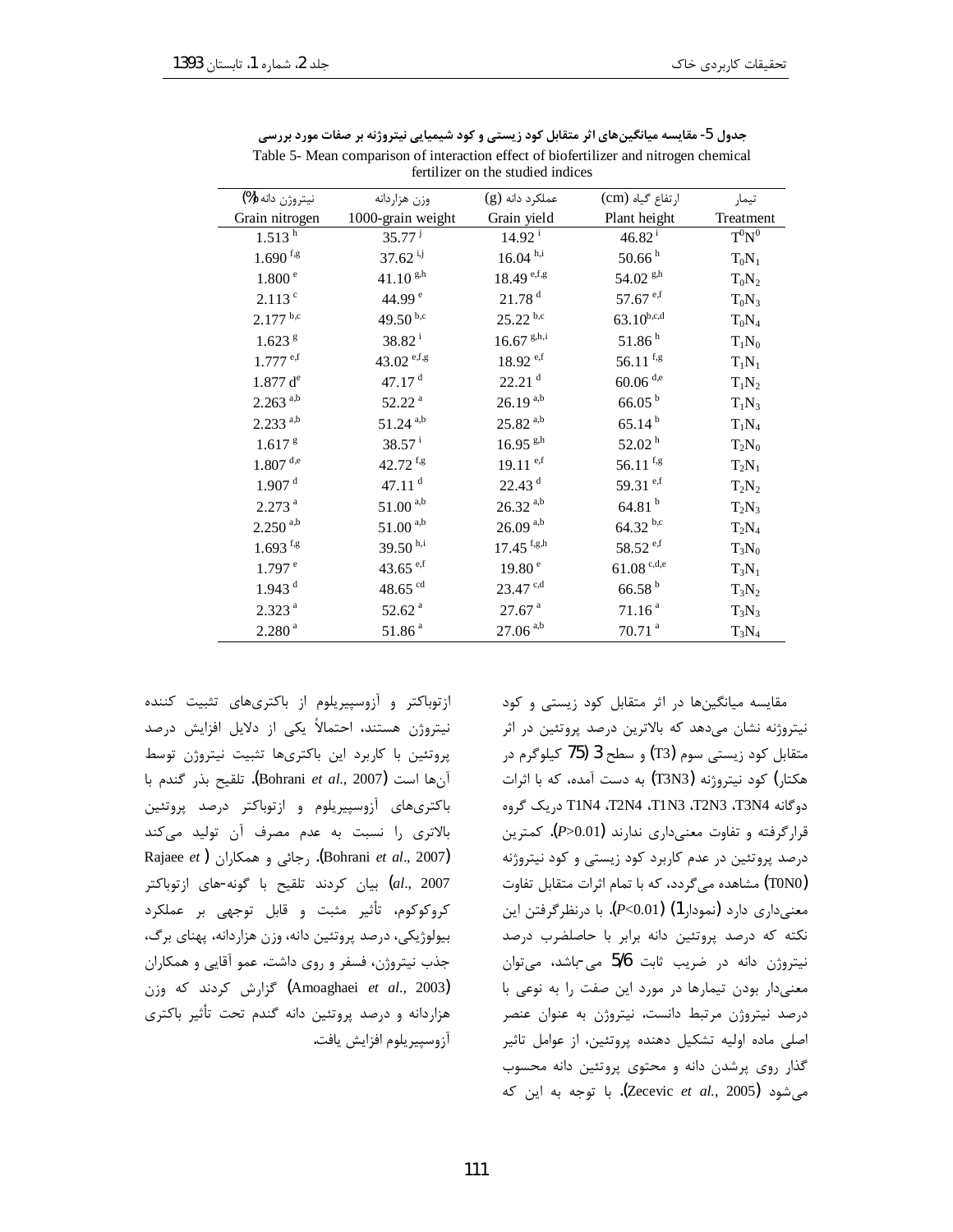یروتئین بالاتری نسبت به عدم مصرف کود زیستی در سطوح یکسان و حتی در سطوح پائینتر کود نیتروژنه نشان میدهد. این مطلب گویای آن است که استفاده هم زمان از کود زیستی و کود نیتروژنه باعث کاهش میزان کود نیتروژنه مصرفی میگردد. توصیه میگردد در کنار عرضه کودهای شیمیایی، کودهای زیستی نیز با توضیح روش درست استفاده از این کودها، به مصرف کننده عرضه گر دند.

نتیجەگیری کلی

با توجه به نتايج مى توان دريافت كه استفاده از كود زیستی باعث پائین آمدن میزان مصرف کود شیمیایی .<br>شده، به طوری که کاربرد هر سه کود زیستی به خصوص مایه تلقیح سوم (حاوی  $10^8$ سلول از باکتریهای ازتوباکتر كروكوكوم، آزوسپيريلوم برازيلنس، سودوموناس پوتيدا و باسیلوس سابتیلیس در هر میلی لیتر مایه تلقیح)، ارتفاع گیاه، عملکرد دانه، وزن هزاردانه، درصد نیتروژن و درصد

### **References**

- Amoaghaei R, Mostaejeran A and Emtiazi G. 2003. The effect of Azospirillum bacteria on some growth and yield parameters of three varieties of wheat, Journal of Sciences and Technology of Agriculture and Natural Resources, 7(2): 127-139. (In Persian).
- Besharati H, Saleh rastin N, Malakouti M and Alizade A. 2004. The investigation on viability potential of *Thiobacillus* on several kinds of carriers. Iranian Journal of Soil Research, 18(2):170-181. (In Persian).
- Bohrani A, Hosseini M, Meemar S and Tahmasbie Sarvestani, Z. 2007. The study of the effect of Azospirillum and Azotobacter along with micro elements use as foliar spraying and its use in the soil on qualitative and quantitative characters of five wheat varieties after maize cultivation in fars province. Journal of Agricultural Sciences of Iran, (6): 1-38. (In Persian).
- Bashan Y. 1998. Inoculants of plant growth-promoting bacteria for use in agriculture. Biotechnology Advances, 16(4): 729-770.
- Biari A, Gholami A and Rahmani HA. 2008. Growth promotion and enhanced nutrient uptake of maize (Zea mays L.) by application of plant growth promoting rhizobacteria in arid region of iran. Journal of Biological Sciences, 8(6):1015-1020.
- Bohlool BB, Ladha JK, Garrity DP and George T. 1992. Biological nitrogen fixation for sustainable: A perspective. Plant and Soil, 141:1-11.
- Braccini AL, Dan LG, Piccinin GG, Albrecht LP, Barbosa MC and Ortiz AH. 2012. Seed inoculation with *Azospirillum brasilense*, associated with the use of bioregulators in maize. Revista Caatinga, 25(2): 58–64.
- Carter MR and Gregorich EG. 2008. Soil sampling and methods of analysis.  $2<sup>nd</sup>$  edition, Canadian Society of Soil Science, 1224p.
- Das AC and Saha D. 2000. Inoculation of diazotrophs on nitrogenase activity of roots and N-Transformations in the rhizosphere soils of rice. In Extended summaries. Proc. International Conference on Managing Natural Resources for Sustainable Agricultural Production in the 21" Centuray. New Delhi.
- Govedarica M, Milosevic N, Jarak M, Duric S, Hajnal T, Jelicic Z and Kuzevski J. 2002. Application of biofertilizers in agriculture production. Proceeding of 6<sup>th</sup> International Symposium Interdisciplinary Regional Research. Hungary-Romanian-Yogoslavia, 407  $(Abst.)$
- Jarak M, Mrkovacki N, Bjelic D, Josic D, Hajnal-Jafari T and Stamenov D. 2012. Effects of plant growth promoting rhizobacteria on maize in greenhouse and field trial. African Journal of Microbiology Research, 6(27): 5683-5690.
- Javed Akhtar M, Asghar HN, Shahzad K and Arshad M. 2009. Role of Plant Growth Promoting Rhizobacteria applied in combination with compost and mineral fertilizers to improve growth and yield of wheat (Triticum aestivume L.). Pakistan Journal of Botany, 41(1):381-390.
- Kader MA, Mian MH and Hoque MS. 2002. Effects of Azotobacter inoculant on the yield and nitrogen uptake by wheat. Journal of Biological Science, 2(4):259-261.
- Kunze GW and Dixon JB. 1986. Method of soil analysis, Part 1. Physical and mineralogical methods, American Society of Agronomy, Wisconsin, pp: 568-577.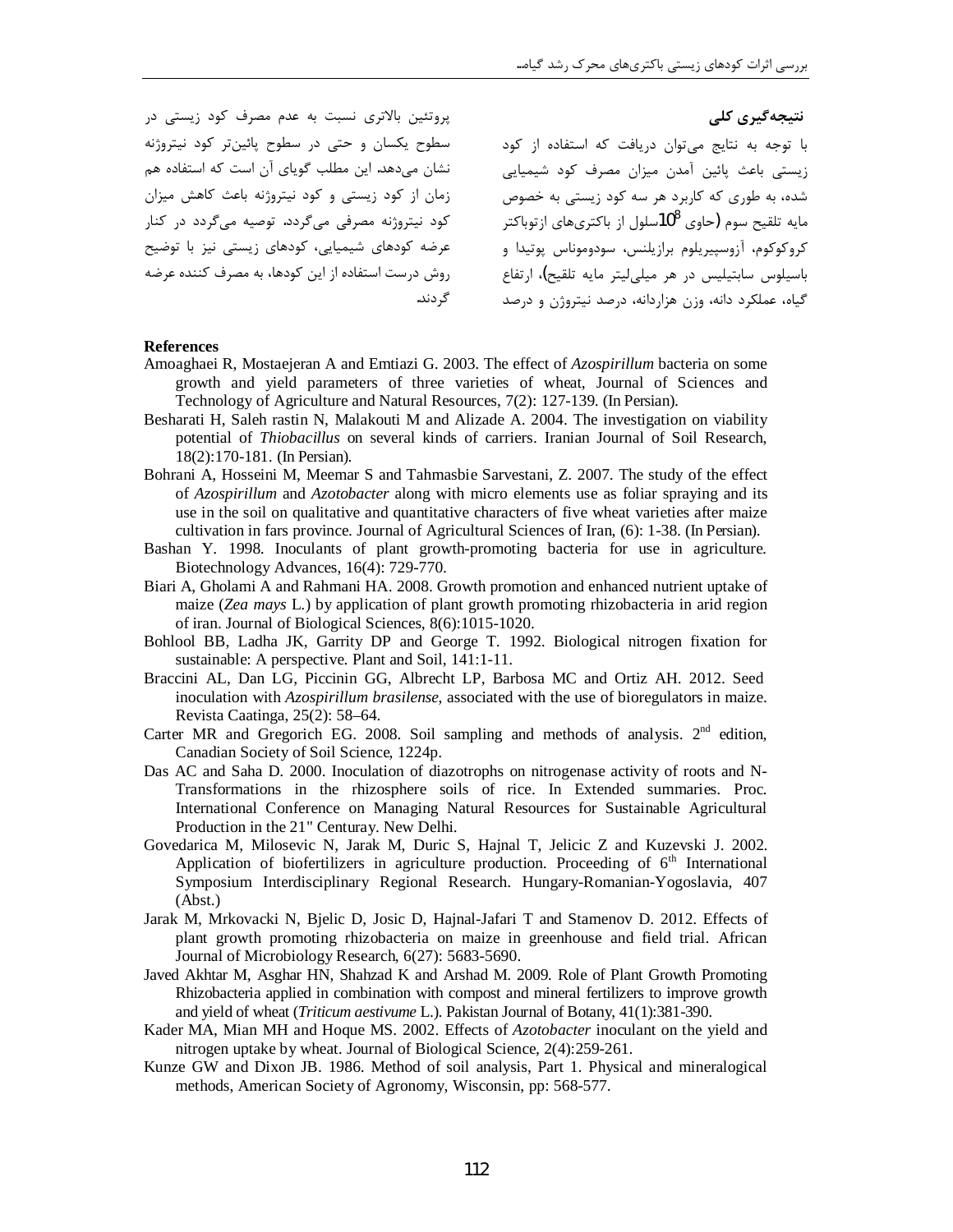- Lugtenberg BJ and Kamilova F. 2009. Plant-Growth-Promoting Rhizobacteria. Annual Review of Microbiology. (63):541-556.
- Mia MAB, Shamsuddin ZH, Wahab Z and Marziah M. 2010. Rhizobacteria as bioenhancer and biofertilizer for growth and yield of banana (*Musa* spp.). Scientia Horticulturae, (126): 80– 87.
- Micanovic D, Zecevic V, Urosevic D and Knezevic D. 2006. Nitrogen content in the seedlings of wheat as parameter for selection on nitrogen fixation. Kragujevac Journal of Science, (28):159-164.
- Mishra BK and Sen SP. 1996. Associative and nitrogen nutrition of rice. Current Agricultural Research. (9):71-76.
- Mohajer M, Kalhor P and Kalhor M. 2007. The study on inoculation of *Azotobacter* and *Azospirillum* inoculants on wheat and barley yield, The 10<sup>th</sup> Congress on Soil Sciences of Iran. University of Tehran, Karaj. (In Persian).
- Pereira JA, Cavalcarte VAR, Baldani JI and Dobereiner J. 1988. Field inoculation of sorghum and rice with *Azospirillum* Spp. and *Hebirillum* Seropedica. Plant and soil, (110):269-274.
- Piccinin GG, Braccini AL, Dan LGM, Scapim CA, Ricci TT and Bazo GL. 2013. Efficiency of seed inoculation with *Azospirillum brasilense* on agronomic characteristics and yield of wheat. Industrial Crops and Products, (43):393– 397.
- Rajaee S, Alikhani HA and Raiesi F. 2007. Effect of plant growth promoting potentials of *Azotobacter Chroococcum* native strains on growth, yield and uptake of nutrients in wheat. Journal of science and Technology of Agriculture and Natural Resources, Water and Soil Science. 11(41): 285-297. (In Persian).
- Rashidi Z, Zare MJ, Rejali F and Ashraf Mehrabi A. 2011. Effect of soil tillage and integrated chemical fertilizer and biofertilizer on quantity and quality yield of bread wheat and soil biological activity under dry land farming. Electronic Journal of Crop Production, 4 (2): 189-206. (In Persian).
- Rasipour L and Aliasgharzadeh N. 2008. Interactive effect of phosphate solubilizing bacteria and *Bradyrhizobium japonicum* on growth, nodule indices and some nutrient uptake of soybean. Journal of Science and Technology of Agriculture and Natural Resources, Water and Soil Science, 11 (40): 53-63. (In Persian).
- Rodriguez H and Fraga R. 1999. Phosphate solubilizing bacteria and their role in plant growth promotion. Biotechnology Advances, (17):319-339.
- Sparks DL. 1996. Method of soil Analysis. Part 3. Chemical methods. American Society of Agronomy. Wisconsin, USA, 1390p.
- Tilak KV, Ranganayaki N, Pal KK, De R, Satena AK, Tripathi, AK and Johri BN. 2005. Diversity of plant growth and soil health supporting bacteria. Current Science, 89:136-150.
- Trivedi P and Sa T. 2008. *Pseudomonas corrugata* (NRRL B-30409) mutants increased phosphate solubilization, organic acid production, and plant growth at lower temperatures. Current Microbiology, (56):140-144.
- Turan M, Gulluce M, Cacmakei R, Ostas T and Sahin F. 2010. The effect of PGPR strain on wheat yield and quality parameters. World Congress of Soil Science, Brisbane, Australia, pp: 140-143.
- Wani SP, Chandra palaiah S, Zambre MA and Lee KK. 1988. Association between nitrogenfixing bacteria and pearlmillet plants, responses mechanisms and resistance. Plant and Soil, (110):284-302.
- Zahir ZA, Naveed M, Zafar MI, Rehman HS, Arshad M and Khalid M. 2007. Evaluation of composted organic waste enriched with nitrogen and L-Tryptophan for improving growth and yield of wheat (*Triticum aestivum* L.). Pakistan Journal of Botany, 39(5): 1739-1749.
- Zecevic V, Knezevic D, Micanovic D and Dimitrijevic B. 2005. Wheat mineral nutrition and quality. Proceedings of International Conference on sustainable Agriculture and European Integration, Novi Sad. Contemporary Agriculture, pp: 613-619.